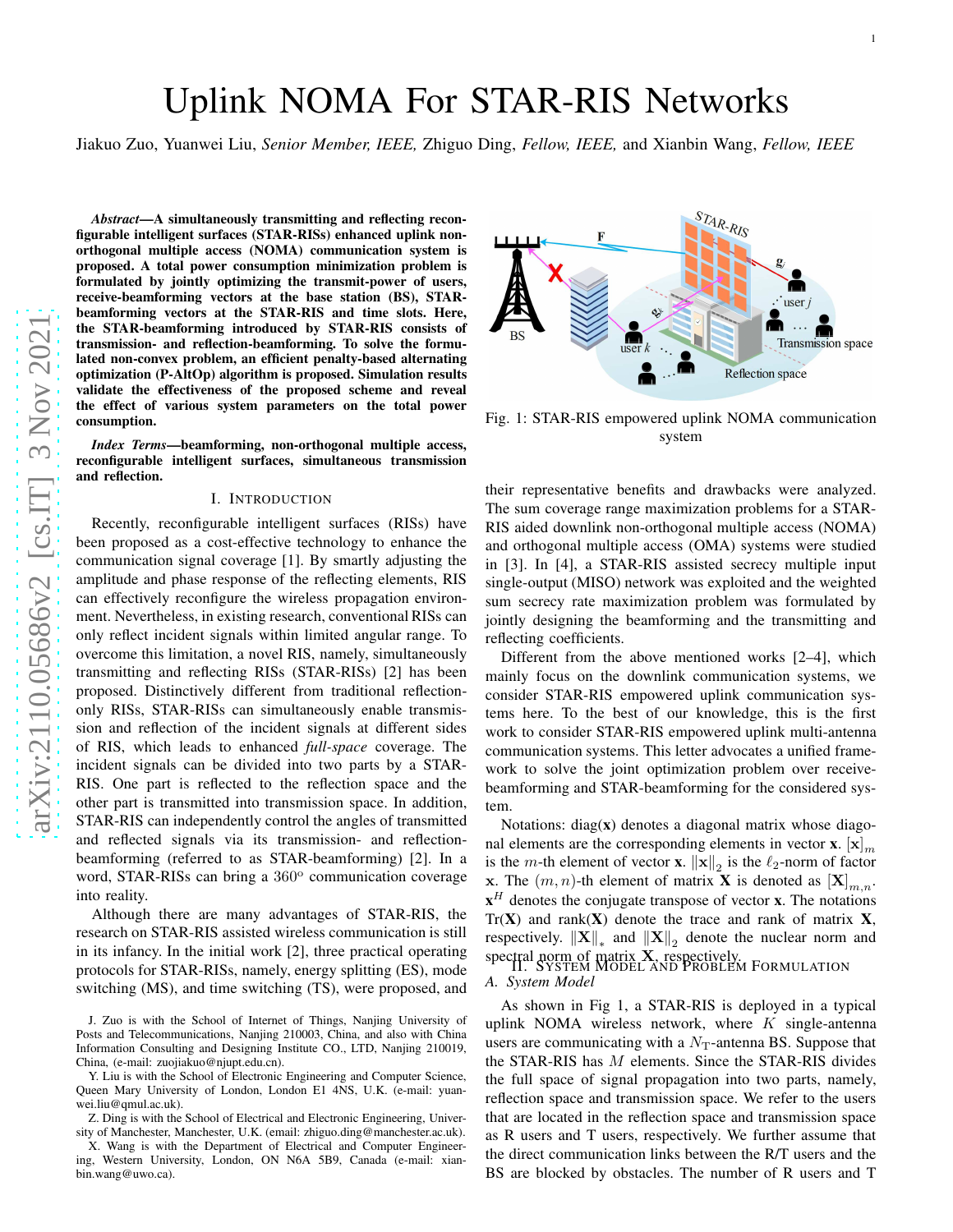users are  $K_r$  and  $K_t$ , respectively. Furthermore, the sets of R users and T users are denoted by  $\mathcal{K}_r = \{1, \dots, K_r\}$  and  $K_t = \{1, \cdots, K_t\}$ , respectively.

## *B. STAR-RIS Employing Time Switching Protocol*

By employing time switching protocol [2], STAR-RIS periodically switches all elements between the reflection mode and transmission mode (referred to as R mode and T mode) in two orthogonal time slots, namely R period and T period. Let  $0 \le \lambda_r \le 1$  denote the percentage of time slot allocated to the R period. Thus, the time slot allocated to the T period is  $\lambda_t = 1 - \lambda_r$ . The corresponding reflectionand transmission-beamforming vectors are given by  $v_r =$  $\left[e^{j\theta_1^r} e^{j\theta_2^r} \cdots e^{j\theta_M^r}\right]^T$  and  $\mathbf{v}_t = \left[e^{j\theta_1^t} e^{j\theta_2^t} \cdots e^{j\theta_M^t}\right]^T$ , where  $\theta_m^r, \theta_m^t \in [0, 2\pi), m \in \{1, 2, \cdots, M\}.$ 

## *C. Signal Model and Problem Formulation*

We denote the channel link from the  $k$ -th T/R user to the STAR-RIS as  $g_{q,k}$ , the channel link from the STAR-RIS to the BS as F, where  $k \in \mathcal{K}_q, q \in \{t, r\}$ . During the T/R period, the received signal at the BS for T/R user  $k$  is

$$
y_{q,k} = \mathbf{w}_{q,k}^{\mathrm{H}} \left\{ \sum_{j=1}^{K_q} \mathbf{F} \mathbf{\Theta}_q \mathbf{g}_{q,j} \sqrt{p_{q,j}} x_{q,j} + \mathbf{z}_q \right\},\qquad(1)
$$

where  $x_{q,j}$  is the transmitted signal,  $\mathbf{w}_{q,k}$  is the receivebeamforming vector,  $p_{q,j}$  is the transmit power,  $\Theta_q$  = diag  $\{v_q\}$ ,  $\mathbb{E}\left[\left|x_{q,j}\right|^2\right] = 1$  and  $z_q \in \mathcal{CN}\left(0, \sigma^2 I\right)$  is the additive white Gaussian noise with zero mean and a covariance matrix of  $\sigma^2 I$ .

To facilitate NOMA transmission, the  $K_q$  T/R users are ordered as [5]

$$
\left|\mathbf{w}_{q,1}^{\mathrm{H}}\mathbf{F}\mathbf{\Theta}_{q}\mathbf{g}_{q,1}\right|^{2} \geqslant \cdots \geqslant \left|\mathbf{w}_{q,K_{q}}^{\mathrm{H}}\mathbf{F}\mathbf{\Theta}_{q}\mathbf{g}_{q,K_{q}}\right|^{2}.
$$
 (2)

After successfully canceling the signals intended for users  $\{1, 2, \dots, k-1\}$ , the signal-to-interference-plus-noise ratio (SINR) of user  $k$  is given by

$$
\text{SINR}_{q,k} = \frac{p_{q,k} \left| \mathbf{w}_{q,k}^{\text{H}} \mathbf{h}_{q,k} \right|^2}{\sum_{j=k+1}^{K_q} p_{q,j} \left| \mathbf{w}_{q,k}^{\text{H}} \mathbf{h}_{q,j} \right|^2 + \sigma^2}, k \in \mathcal{K}_q, \quad (3)
$$

where  $h_{q,j} = \mathbf{F}\Theta_q \mathbf{g}_{q,j}$  is the equivalent combined channel. The corresponding achievable data rate is given by

$$
R_{q,k} = \lambda_q \log \left( 1 + \text{SINR}_{q,k} \right). \tag{4}
$$

Then, the considered total power consumption minimization problem is formulated as

 $p_q$ 

$$
\min_{k \geqslant 0, \mathbf{w}_{q,k}, \mathbf{v}_q, \lambda_r} \sum_{k=1}^{K_r} p_{r,k} + \sum_{k=1}^{K_t} p_{t,k},
$$
\n(5a)

$$
s.t. \ \lambda_q \log\left(1 + \text{SINR}_{q,k}\right) \geqslant R_{q,k}^{\min},\tag{5b}
$$

$$
\lambda_t = 1 - \lambda_r, \lambda_r \in [0, 1], \tag{5c}
$$

$$
\|\mathbf{w}_{q,k}\|^2 = 1,\tag{5d}
$$

$$
\left| \left[ \mathbf{v}_q \right]_m \right| = 1,\tag{5e}
$$

where  $R_{q,k}^{\min}$  is the minimum quality-of-service (QoS) requirement,  $k \in \mathcal{K}_q, q \in \{t, r\}, m \in \{1, 2, \cdots, M\}.$ 

#### III. PROPOSED SOLUTION

## *A. Equivalent Transformation of Problem* (5)

To facilitate the design, we first define  $V_q \triangleq V_q V_q^H \succcurlyeq 0$ and  $\mathbf{W}_{q,k} \triangleq \mathbf{w}_{q,k} \mathbf{w}_{q,k}^{\text{H}} \succcurlyeq \mathbf{0}$ , where  $\text{rank}(\mathbf{V}_q) = 1$  and rank  $(\mathbf{W}_{q,k}) = 1$ . Let us proceed to define the variable  $\mathbf{A}_{q,k} \triangleq \mathbf{F}$ diag ( $\mathbf{g}_{q,k}$ ). Using the new variables as defined above, the term  $\left| \mathbf{w}_{q,k}^{\mathrm{H}}\mathbf{F}\mathbf{\Theta}_q\mathbf{g}_{q,j} \right|$  $\frac{2}{3}$  in problem (5) can be written as

$$
\left|\mathbf{w}_{q,k}^{\mathrm{H}}\mathbf{F}\mathbf{\Theta}_{q}\mathbf{g}_{q,j}\right|^{2}=\mathrm{Tr}\left(\mathbf{A}_{q,j}\mathbf{V}_{q}\mathbf{A}_{q,j}^{\mathrm{H}}\mathbf{W}_{q,k}\right)\triangleq H_{j,k}^{q}
$$
 (6)

Plugging (6) into the original problem (5), we have:

$$
\min_{p_{q,k}\geqslant 0, \mathbf{W}_{q,k}, \mathbf{V}_q\succeq \mathbf{0}, \lambda_q} \sum_{k=1}^{K_r} p_{r,k} + \sum_{k=1}^{K_t} p_{t,k},\tag{7a}
$$

$$
s.t. \ \lambda_q \log_2 \left( 1 + \frac{p_{q,k} H_{k,k}^q}{\sum_{j=k+1}^{K_q} p_{q,j} H_{j,k}^q + \sigma^2} \right) \ge R_{q,k}^{\min}, \quad (7b)
$$

$$
H_{1,1}^q \geqslant H_{2,2}^q \geqslant \cdots \geqslant H_{K_q,K_q}^q,\tag{7c}
$$

$$
\lambda_t = 1 - \lambda_r, \lambda_r \in [0, 1],
$$
\n
$$
\text{Tr}(\mathbf{W}_{-h}) = 1
$$
\n(7d)

$$
\mathbf{r} \left( \mathbf{W}_{q,k} \right) = 1, \tag{7e}
$$

$$
\left[\mathbf{V}_q\right]_{m,m} = 1,\tag{7f}
$$

$$
rank(\mathbf{W}_{q,k}) = 1,\t\t(7g)
$$

$$
rank(\mathbf{V}_q) = 1,\tag{7h}
$$

where  $q \in \{r, t\}$ ,  $k \in \mathcal{K}_q$  and  $m \in \{1, 2, \cdots, M\}$ .

Before solving problem (7), we formulate a new optimization problem as follows

$$
\min_{\overline{p}_{q,k}, P_{\text{sum}}^q \ge 0, \mathbf{W}_{q,k}, \mathbf{V}_q \succcurlyeq \mathbf{0}} P_{\text{sum}}^r + P_{\text{sum}}^t,\tag{8a}
$$

$$
s.t. \ \lambda_q \log_2 \left( 1 + \frac{P_{\text{sum}}^q \overline{p}_{q,k} H_{k,k}^q}{\sum_{j=k+1}^K P_{\text{sum}}^q \overline{p}_{q,j} H_{j,k}^q + \sigma^2} \right) \ge R_{q,k}^{\min},\tag{8b}
$$

$$
\sum_{k=1}^{K_q} \overline{p}_{q,k} = 1,\tag{8c}
$$

$$
(7c), (7d), (7e), (7f), (7g), (7h),
$$
 (8d)

**Theorem 1.** By defining sum transmit-power  $P_{\text{sum}}^q \triangleq \sum_{k=1}^{K_q} p_a k$  and normalized transmit-power  $\overline{p}_a k \triangleq \frac{p_a k}{d}$  with  $K_q$   $p_{q,k}$  and normalized transmit-power  $\overline{p}_{q,k} \triangleq \frac{p_{q,k}}{P_{\text{sum}}^q}$  $\frac{p_{q,k}}{P_{\text{sum}}^{q}}$  with  $\sum_{k=1}^{K_{q}} \overline{p}_{q,k} = 1$ , solving problem (7) is equivalently *to solving the problem* (8)*.*

*Proof: see Appendix A.*

However, problem (8) is still non-convex. In the following, we propose a penalty-based alternating optimization (P-AltOp) algorithm to solve problem (8) by exploiting penaltybased semidefinite programming (P-SDP), successive convex approximation (SCA) and alternating optimization.

## *B. STAR-Beamforming Optimization*

In this subsection, we focus on the joint optimization problem over transmission- and reflection-beamforming vectors with given  $\{\overline{p}_{q,k}\}\$ ,  $\{\mathbf{W}_{q,k}\}\$  and  $\{\lambda_q\}\$ , which is formulated as: min

$$
\min_{P_{\text{sum}}^q \geq 0, \mathbf{V}_q \succcurlyeq \mathbf{0}} P_{\text{sum}}^q,
$$
\n(9a)

$$
s.t. (7c), (7f), (7h), (8b) \tag{9b}
$$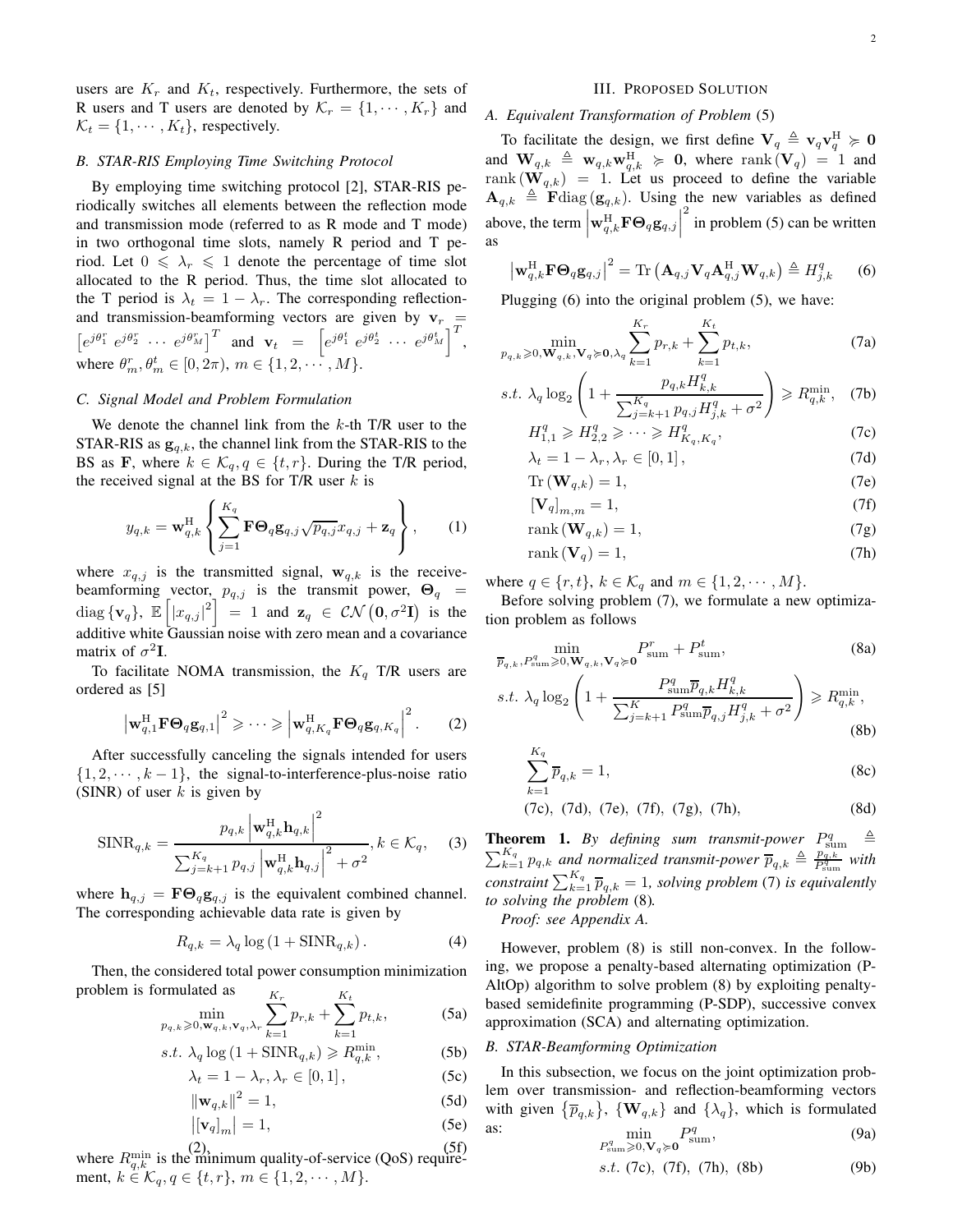For clarity of problem formulation, rearranging the QoS constraint (8b) leads to  $\left( K \right)$ 2  $\setminus$ 

$$
\overline{p}_{q,k} H_{k,k}^q \ge r_{q,k}^{\min} \left( \sum_{j=k+1}^{\Lambda} \overline{p}_j H_{j,k}^q + \frac{\sigma^2}{P_{\text{sum}}} \right) \qquad (10)
$$

where  $r_{q,k}^{\min} = 2$  $\frac{R_{q,k}^{\min}}{\lambda_q} - 1, k \in \mathcal{K}_q, q \in \{r, t\}.$ 

Now, the remaining non-convexity in problem (9) lies in the rank-one constraint (7h). According to [6], rank ( $V_q$ ) = 1 can be transformed equivalently as: $\|\mathbf{V}_q\|_* - \|\mathbf{V}_q\|_2 = 0.$ Furthermore, according to the SCA method, by utilizing firstorder Taylor approximation to  $\|\mathbf{V}_q\|_2$ , we have:

$$
\|\mathbf{V}_q\|_2 \geq \left\|\mathbf{V}_q^{(\tau_1)}\right\|_2 + \text{Tr}\left(\mathbf{e}_q^{(\tau_1)}\left(\mathbf{e}_q^{(\tau_1)}\right)^H \left(\mathbf{V}_q - \mathbf{V}_q^{(\tau_1)}\right)\right)
$$

$$
\triangleq \overline{\mathbf{V}}_q^{(\tau_1)} \tag{11}
$$

where  $V_q^{(\tau_1)}$  is the solution obtained in the  $\tau_1$ -th iteration and  $e_q^{(\tau_1)}$  denotes the eigenvector corresponding to the maximum eigenvalue of matrix  $V_q^{(\tau_1)}$ .

By adding  $\left( \left\| \mathbf{V}_q \right\|_\ast - \overline{\mathbf{V}}_q^{(\tau_1)} \right)$  $\binom{(\tau_1)}{q}$  as a penalized function to the objective function of problem  $(9)$ , we obtain the following optimization problem:

$$
\min_{P_{\text{sum}} \ge 0, \mathbf{V}_q \succcurlyeq \mathbf{0}} P_{\text{sum}} + \frac{1}{\mu_1} \left( \left\| \mathbf{V}_q \right\|_{*} - \overline{\mathbf{V}}_q^{(\tau_1)} \right), \tag{12a}
$$

$$
s.t. (7c), (7f), (10). \tag{12b}
$$

where  $\mu_1$  is a penalty factor.

Problem (12) is an SDP problem and can be solved by the CVX tool [7]. The details of the proposed P-SDP algorithm to solve problem (9) is presented in Algorithm 1, which comprises two loops. The outer-layer iteration is used to update the penalty factor and the inner-layer iteration is used to iteratively solve problem (12). The constraint violation is defined as  $\mathcal{E}_{\text{erro}} = ||\mathbf{V}_q||_* - ||\mathbf{V}_q||_2$ . The proposed P-SDP algorithm is guaranteed to converge to a stationary point of the original problem [6].

## Algorithm 1 Proposed P-SDP Algorithm to Solve Problem (9)

1: Initialize 
$$
\mathbf{V}_q^{(0)}
$$
 and  $\mu_1$ . Set  $0 < \Delta_1 < 1$  and convergence tolerance  $0 < \mathcal{E}_1 \ll 1$ .

2: repeat

- 3: Set inner-iteration index  $\tau_1 = 0$ ;
- 4: repeat
- 5: Update  $V_q^{(\tau_1+1)}$  by solving problem (12);
- 
- 6:  $\tau_1 \leftarrow \tau_1 + 1$ ;<br>7: **until** the object until the objective value of problem (12) converges;
- 8: Update  ${\bf V}_q^{(0)}={\bf V}_q^{(\tau_1)}$ ;
- 9: Update  $\mu_1 \leftarrow \mu_1 \Delta_1$ ;
- 10: **until** constraint violation  $\mathcal{E}_{\text{erro}} \leq \mathcal{E}_1$ ;

# *C. Receive-Beamforming Optimization*

The receive-beamforming optimization problem can be formulated as

$$
\min_{P_{\text{sum}}^q \ge 0, \mathbf{W}_{q,k} \succcurlyeq \mathbf{0}} P_{\text{sum}}^q,\tag{13a}
$$

s.t. (7b), (7e), (7g), (8c) 
$$
(13b)
$$

Problem (13) is non-convex and has rank-one constraints, which can be solved similarly to problem (9) and thus omitted for simplicity.

## *D. Transmit-Power Optimization*

For given  $\{W_{q,k}\}, \{V_q\},$  and  $\{\lambda_q\}$ , combing with the definition  $\overline{p}_{q,k} \triangleq \frac{p_{q,k}^{q,k}}{P_{\text{sym}}^{q,k}}$  $\frac{p_{q,k}}{P_{\text{sum}}^q}$ , the transmit-power optimization problem in problem (8) can be expressed as

$$
\min_{p_{q,k}\geq 0} \sum_{k=1}^{N} p_{q,k},
$$
\n(14a)

$$
s.t. (7b) \t(14b)
$$

Theorem 2. *The optimal transmit-power solution of problem* (14) *is given by*

$$
\begin{cases}\np_{q,K_q}^{\text{opt}} = \frac{r_{q,K_q}^{\min} \sigma^2}{H_{K_q,K_q}^q}, \\
p_{q,K_q-1}^{\text{opt}} = \frac{r_{q,K_q-1}^{\min} \left( p_{q,K_q}^{\text{opt}} H_{K_q,K_q-1}^q + \sigma^2 \right)}{H_{K_q-1,K_q-1}^q}, \\
p_{q,K_q-2}^{\text{opt}} = \frac{r_{q,K_q-1}^{\min} \left( \sum_{j=K_q-1}^{K_q} p_{q,j}^{\text{opt}} H_{j,K_q-2}^q + \sigma^2 \right)}{H_{K_q-2,K_q-2}^q}, \\
\vdots \\
p_{q,1}^{\text{opt}} = \frac{r_{q,1}^{\min} \left( \sum_{j=2}^{K_q} p_{q,j}^{\text{opt}} H_{j,1}^q + \sigma^2 \right)}{H_{1,1}^q}.\n\end{cases} \tag{15}
$$

*Proof: See Appendix B.*

## *E. Time Slot Optimization*

The time slot optimization problem in (8) with fixed  $\{\overline{p}_{q,k}\}\,$ ,  $\{\mathbf W_{q,k}\}\,$ ,  $\{\overline{\mathbf V}_q\}$  is reduced to

$$
\min_{\lambda_r, P_{\text{sum}}^q \ge 0} \left( P_{\text{sum}}^r + P_{\text{sum}}^t \right),\tag{16a}
$$

$$
s.t. \lambda_t = 1 - \lambda_r, \lambda_r \in [0, 1], \qquad (16b)
$$

$$
(8b). \t(16c)
$$

To obtain the optimal solution of problem (16), we have the following Theorem.

Theorem 3. *Problem* (16) *can be equivalently transformed to the following optimization problem*

$$
\min_{\lambda_r} \left( \mathcal{P}_{\text{sum}}^{r, \text{min}} \left( \lambda_r \right) + \mathcal{P}_{\text{sum}}^{t, \text{min}} \left( \lambda_t \right) \right), \tag{17a}
$$

$$
s.t. \ \lambda_r^{\min} \leqslant \lambda_r \leqslant \lambda_r^{\max},\tag{17b}
$$

$$
\lambda_t = 1 - \lambda_r \tag{17c}
$$

*with*

$$
\mathcal{P}_{\text{sum}}^{q,\text{min}}\left(\lambda_q\right) = \max_{k \in \mathcal{K}_q} \left\{\sigma^2 \left(\frac{\overline{p}_{q,k} H_{k,k}^q}{2\frac{R_{q,k}^{\text{min}}}{\lambda_q} - 1} - \sum_{j=k+1}^{K_q} \overline{p}_{q,j} H_{j,k}^q\right)^{-1}\right\} \tag{18}
$$

$$
\lambda_r^{\min} = \max_{k \in \mathcal{K}_r} \left\{ \frac{R_{r,k}^{\min}}{\widetilde{R}_{r,k}} \right\}, \lambda_r^{\max} = 1 - \max_{k \in \mathcal{K}_t} \left\{ \frac{R_{t,k}^{\min}}{\widetilde{R}_{t,k}} \right\} \quad (19)
$$
\nwhere  $\widetilde{R}_{q,k} = \log_2 \left( 1 + \frac{\overline{p}_{q,k} H_{k,k}^q}{\sum_{j=k+1}^{K_q} \overline{p}_{q,j} H_{j,k}^q} \right).$ 

\nProof: See Appendix C.

It is easy to observe that problem (17) is a non-convex optimization problem with one dimensional variable  $\lambda_r$ . The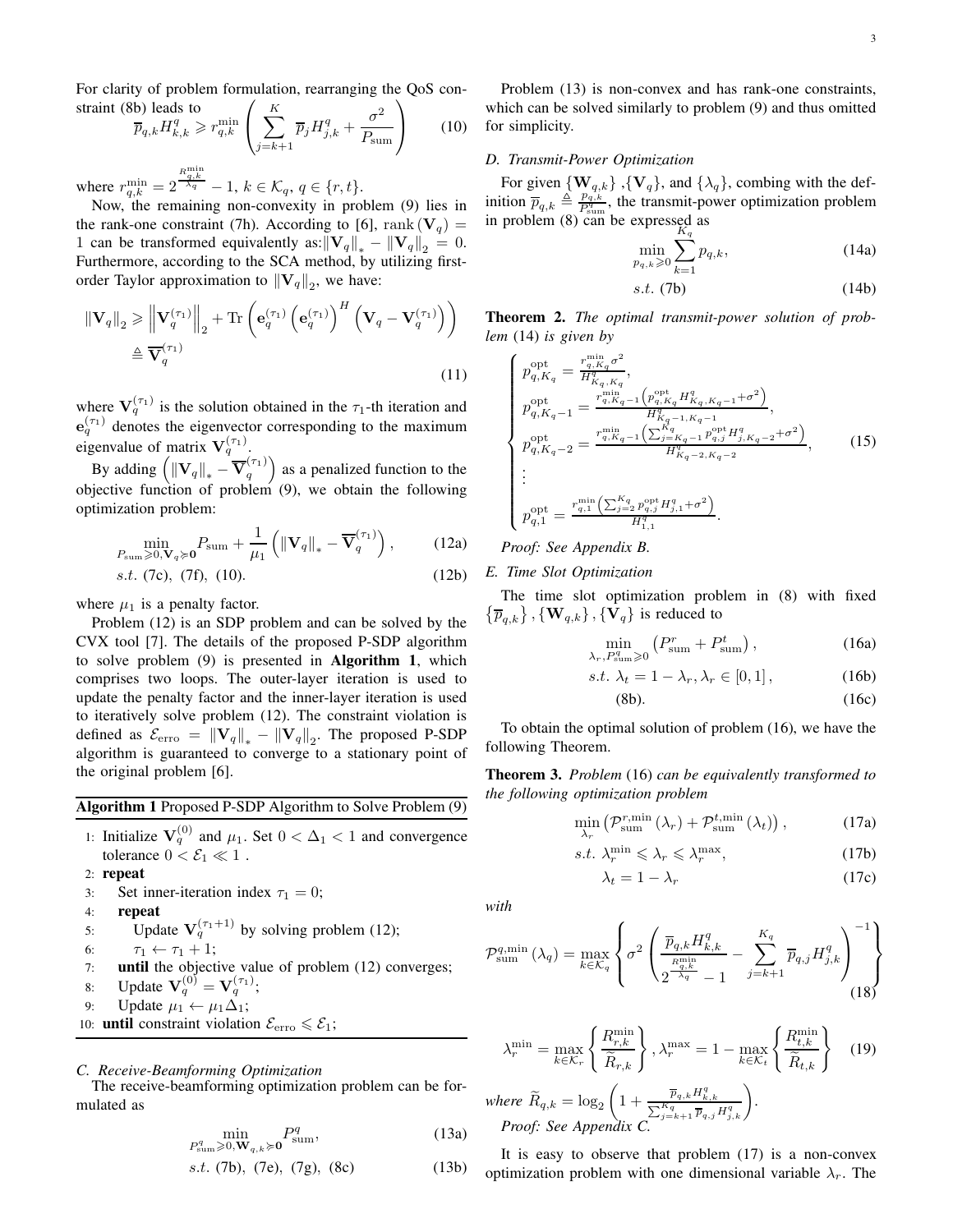optimal  $\lambda_r^{\text{opt}}$  can be obtained by invoking the exhaust search method.

## *F. Overall Algorithm, Convergence and Complexity Analysis*

Based on the above analysis, the proposed P-AltOp algorithm is summarized in Algorithm 2. In each iteration, the computational complexity for solving the SDP problem (12) and (13) are  $\mathcal{O}(8M^6 + 2KM^2)$  and  $\mathcal{O}(K^3N_T^6 + K^2N_T^2)$ , respectively. Note that the convergence is guaranteed since the total power consumption decreases at each iteration and the total power consumption clearly has an lower bound.

Algorithm 2 Proposed P-AltOp Algorithm to Solve Problem (5)

- 1: Initialize a decoding order,  $\mathbf{V}_q^{(0)}$ ,  $\mathbf{W}_{q,k}^{(0)}$  and  $\overline{p}_{q,k}^{(0)}$ ,  $k \in$  $\mathcal{K}_q, q \in \{r, t\}.$  Set the iteration index  $\tau_2 = 1.$
- 2: repeat
- 3: Update  $\lambda_q^{(\tau_2)}$  by using one-dimension search method;
- 4: Update  $V_q^{(\tau_2)}$  via **Algorithm 1**;
- 5: Update  $\mathbf{W}_{q,k}^{(\tau_2)}$  by using the proposed P-SDP algorithm;
- 6: Update  $p_{q,k}^{(\tau_2)}$  according to (15) and calculate  $\overline{p}_{q,k}^{(\tau_2)}$  =  $\frac{p_{q,k}^{(\tau_2)}}{\sum_{k=1}^{K_q} p_{q,k}^{(\tau_2)}}$ ;
- 7:  $\tau_2 \leftarrow \tau_2 + 1;$
- 8: until the objective value of problem (8) converge.

## IV. NUMERICAL RESULTS

In this section, the simulation and the performance results are evaluated to the performance of the STAR-RIS-NOMA empowered uplink NOMA system with the proposed algorithm. The BS and the STAR-RIS are located at  $(0 \text{ m}, 0 \text{ m}, 10 \text{ m})$  and  $(0 \text{ m}, 50 \text{ m}, 10 \text{ m})$ , respectively. We set  $K_r = K_t = 2$  and assume that the T/R users are randomly and uniformly distributed in a half-circle centered at the STAR-RIS with a radius of 10 m. The distance-dependent channel path loss is modeled as  $P(d) = \varepsilon(d)^{-\varrho}$ , where  $\varepsilon$  is the path loss at the reference distance  $d_0 = 1$  m, d denotes the link distance and  $\rho$  denotes the path loss exponent. We adopt Rician fading to model small-scale fading for all channels involved. Specifically, we set  $\varepsilon = -30$ dB, the path loss exponents and Rician factors for the channels are set to be 2.2 and 1, respectively. The noise power is −90dBm.

In order to validate the effectiveness of our proposed algorithm, three benchmark schemes are considered, namely, Eq-PAltOp, Fixed-PAltOp and RIS-OMA. In the Eq-PAltOp algorithm, we set  $\lambda_r = \lambda_t = 0.5$ . For Fixed-PAltOp algorithm, the elements of the STAR-beamforming vectors are set to one. For RIS-OMA algorithm, the BS serves all the users through time division multiple access with the aid of one traditional reflection-only RIS and one traditional transmissiononly RIS, the receive-beamforming vectors are obtained via the maximum-ratio transmission (MRT) beamformer and the STAR-beamorming vectors are solved by the successive refinement algorithm [8].

Fig. 2 depicts the convergence of the proposed P-AltOp algorithm. It is observed that the convergence of our proposed algorithm is confirmed in multiple cases, i.e.,  $M =$ 10, 15, 20. In Fig. 3, the total power consumption versus the number of STAR-RIS elements M under different number of BS antennas  $N_T$  is plotted. We observe that the total power consumption decreases as  $M$  and  $N<sub>T</sub>$  increasing. This is expected since larger M enables higher reflection- and transmission-beamforming gains, which in turn reduces the total power consumption. Furthermore, larger  $N_T$  can also achieve a higher receive-beamforming gain. Fig. 4 compares the proposed P-AltOp algorithm with benchmark schemes. It is observed that the proposed algorithm always outperforms the benchmark schemes. In addition, the proposed STAR-RIS enhanced NOMA system can achieve a lower total power consumption than the traditional RIS-OMA system. This is because, compared with RIS-OMA system, the users can be served simultaneously through the NOMA protocol in our proposed system.



Fig. 2: Total power consumption versus the number of iterations,  $N_T = 4$  and  $R_{q,k}^{\min} = 0.2$  bit/s/Hz



Fig. 3: Total power consumption versus the number of STAR-RIS elements M under different number of BS antennas  $N_{\rm T}$ ,  $R_{q,k}^{\rm min} = 0.2 \text{ bit/s/Hz}$ 



Fig. 4: Total power consumption achieved by various schemes under different QoS requirements,  $N_T = 4$ 

# V. CONCLUSIONS

In this paper, we investigated a STAR-RIS empowered uplink NOMA communication system to achieve full-space coverage. We formulated an optimization problem to minimize the total power consumption and proposed an efficient algorithm to jointly optimize the transmit-power of the users, receivebeamforming vectors at the BS, STAR-beamforming vectors at the STAR-RIS and time slots. Numerical results have shown that the proposed algorithm can achieve better performance than benchmark schemes and the proposed system outperforms traditional RIS-OMA system.